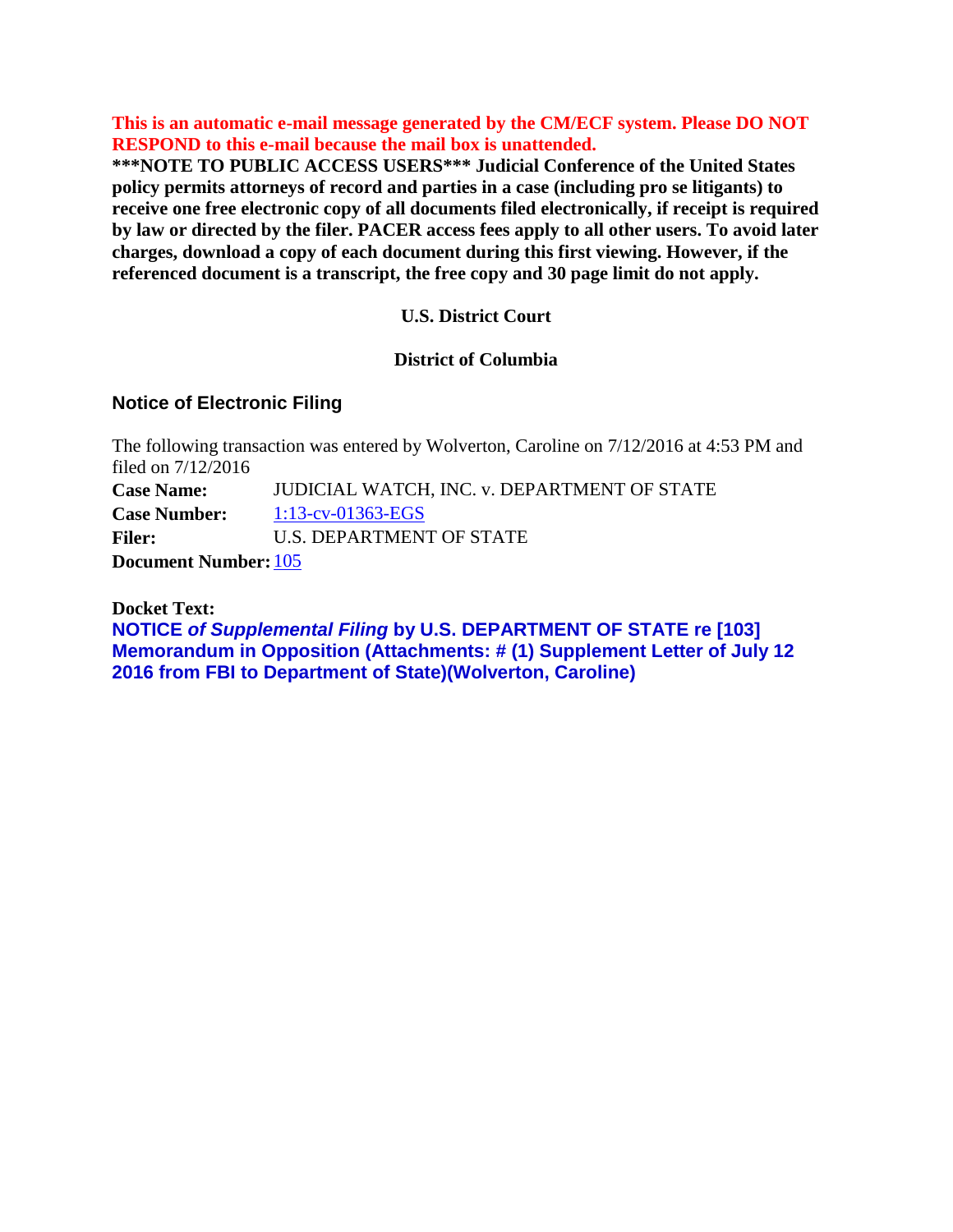# **UNITED STATES DISTRICT COURT FOR THE DISTRICT OF COLUMBIA**

| JUDICIAL WATCH, INC.,       |  |
|-----------------------------|--|
|                             |  |
| Plaintiff,                  |  |
|                             |  |
| v.                          |  |
|                             |  |
| UNITED STATES DEPARTMENT OF |  |
| STATE,                      |  |
|                             |  |
| Defendant.                  |  |
|                             |  |

\_\_\_\_\_\_\_\_\_\_\_\_\_\_\_\_\_\_\_\_\_\_\_\_\_\_\_\_\_\_\_\_\_\_\_\_

Civil Action No.  $13$ -CV-1363 (EGS)

# **NOTICE OF SUPPLEMENTAL FILING**

 The Department of State ("State") hereby notifies the Court and Plaintiff of the attached letter, received today, from the General Counsel of the Federal Bureau of Investigation to the Legal Adviser at State, responding to State's letter of July 8, 2016. *See* Defendant's Opposition to Plaintiff's Motion for Permission to Depose Hillary Clinton, Clarence Finney, and John Bentel at 7, ECF 103 (July 12, 2016) & Exh. 1 thereto, ECF 103-1.

Dated: July 12, 2016

Respectfully submitted,

BENJAMIN C. MIZER Principal Deputy Assistant Attorney General

MARCIA BERMAN Assistant Director

*/s/ Caroline Lewis Wolverton*  CAROLINE LEWIS WOLVERTON (DC 496433) Senior Trial Counsel STEVEN A. MYERS (NY 4823043) Trial Attorney United States Department of Justice Civil Division, Federal Programs Branch 20 Massachusetts Avenue, N.W.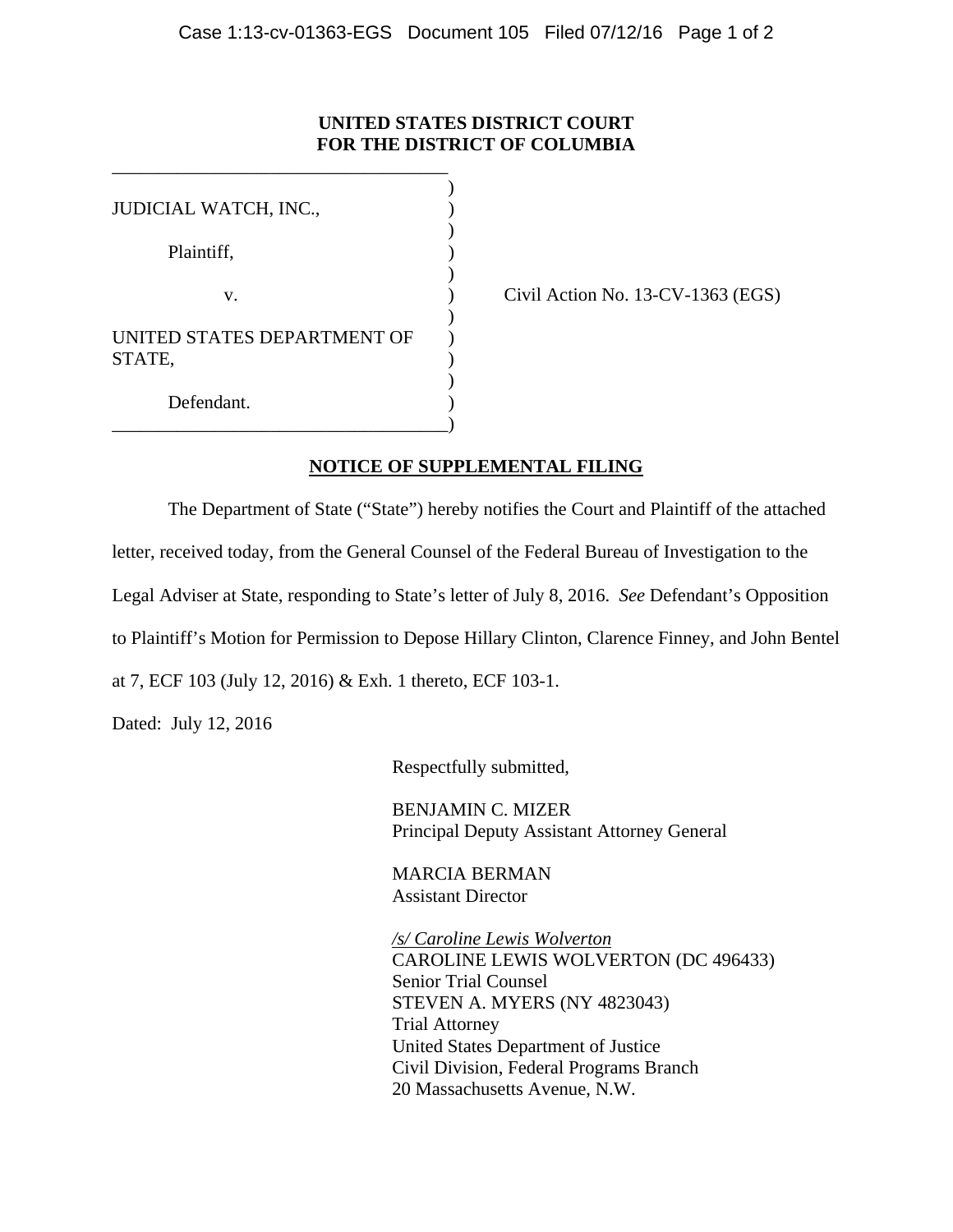Washington, D.C. 20530 Tel.: (202) 305-8648 Fax: (202) 616-8460 Email: steven.a.myers@usdoj.gov

Attorneys for Defendant